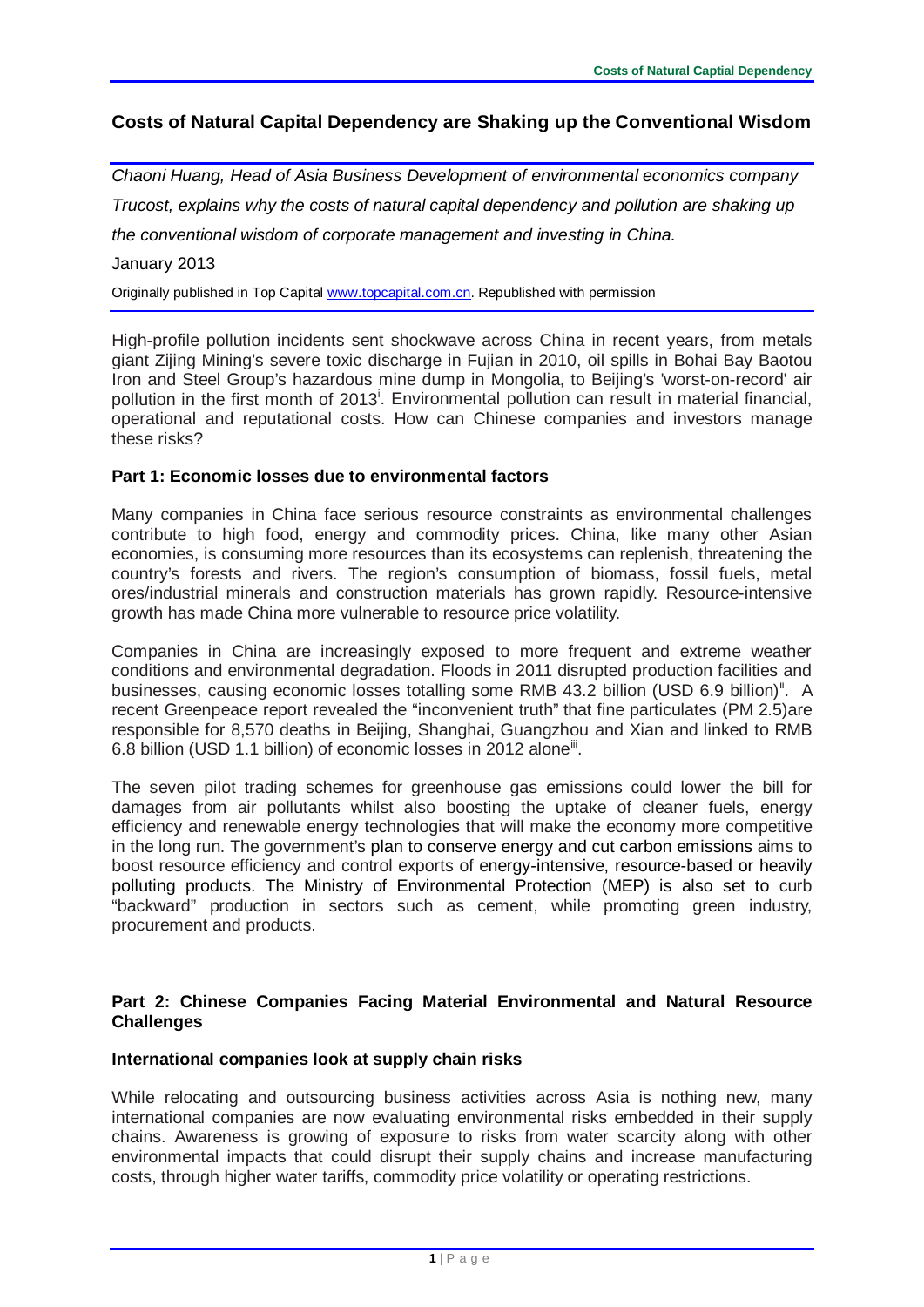Suppliers of intermediate goods are often located in countries such as China, which faces growing risks from water scarcity and floods. According to the 2030 Water Resources Group, demand for water will exceed supply by nearly 200 billion cubic meters in China by 2030. Our analysis of Nikkei 225 constituents found that Personal Goods companies are particularly exposed to water risks through greater volatility in prices for commodities such as cotton sourced from countries including China. Water risk in China's cotton-producing regions, for example, can increase price volatility in the supply chains of many textile companies. China produces about 25% of global cotton production with more than half of its cotton grown in high-water risk areas of the Yangtze and Yellow river basins. China's drought in 2010/11 contributed to cotton prices rising to a 15-year high. Water stress is expected to increase under climate change impacts in the northwest cotton growing region<sup>[iv,](#page-5-3) [v](#page-5-4)</sup>.

China's competitive advantage in the labour market has attracted inflows of foreign capital in the past few decades. However, environmental costs are now catching up, along with upward trending wages and transport fuel costs, potentially eroding the profit margins that used to be enjoyed by international companies that outsource in China. More and more companies and investors are looking to understand financial risks and opportunities from water-related and other environmental challenges in their supply chains. For instance, sport and lifestyle company Puma's environmental profit and loss (EP&L) account showed that its biodegradable, organic T-shirt carried a slightly higher water cost (2%) than the non-organic version because the cotton used to make it was sourced from water-stressed parts of China. The implication is significant for companies like Puma as well as upstream manufacturers in China. Going forward, we expect that international buyers will start to factor environmental criteria into sourcing strategies, with questions such as which raw materials are used and how water is managed locally.

Similarly, U.S. retailer Walmart partnered with suppliers to improve energy efficiency at 200 factories in China by the end of 2012. Challenges in the pilot project included lack of energy metering systems at factories, with many in China generating power onsite and failing to record energy consumption adequately. The pressure on Chinese companies is very much on, but at the same time, those that can adapt to changing market demands will survive and thrive in the long run.

## **"Going West" companies**

While many parts of the world are still in the shadow of the financial crisis, Chinese companies have been "shopping" abroad including in developed markets. High-profile mergers and acquisitions include Wanda's USD 7 billion purchase of the U.S.'s largest cinema operator AMC, and numerous mining projects in Africa and Australia. Particularly in developed markets where environmental enforcement and awareness is strong, Chinese companies face challenges such as community opposition. For instance, as China searches internationally for resources to fuel its economic growth, Chinese extractive companies face new territories that they might not be familiar with. Mining projects in places such as Australia and Canada not only expose the companies to more stringent legislation, but also a higher tendency for community opposition. Yanzhou Coal's USD 86 million mining project in the Hunter Valley, Australia was rejected due to local opposition based on environmental concerns in 2012. In addition to the legal approval processes, managing its operations, understanding community relations and local biodiversity are key to success outside China.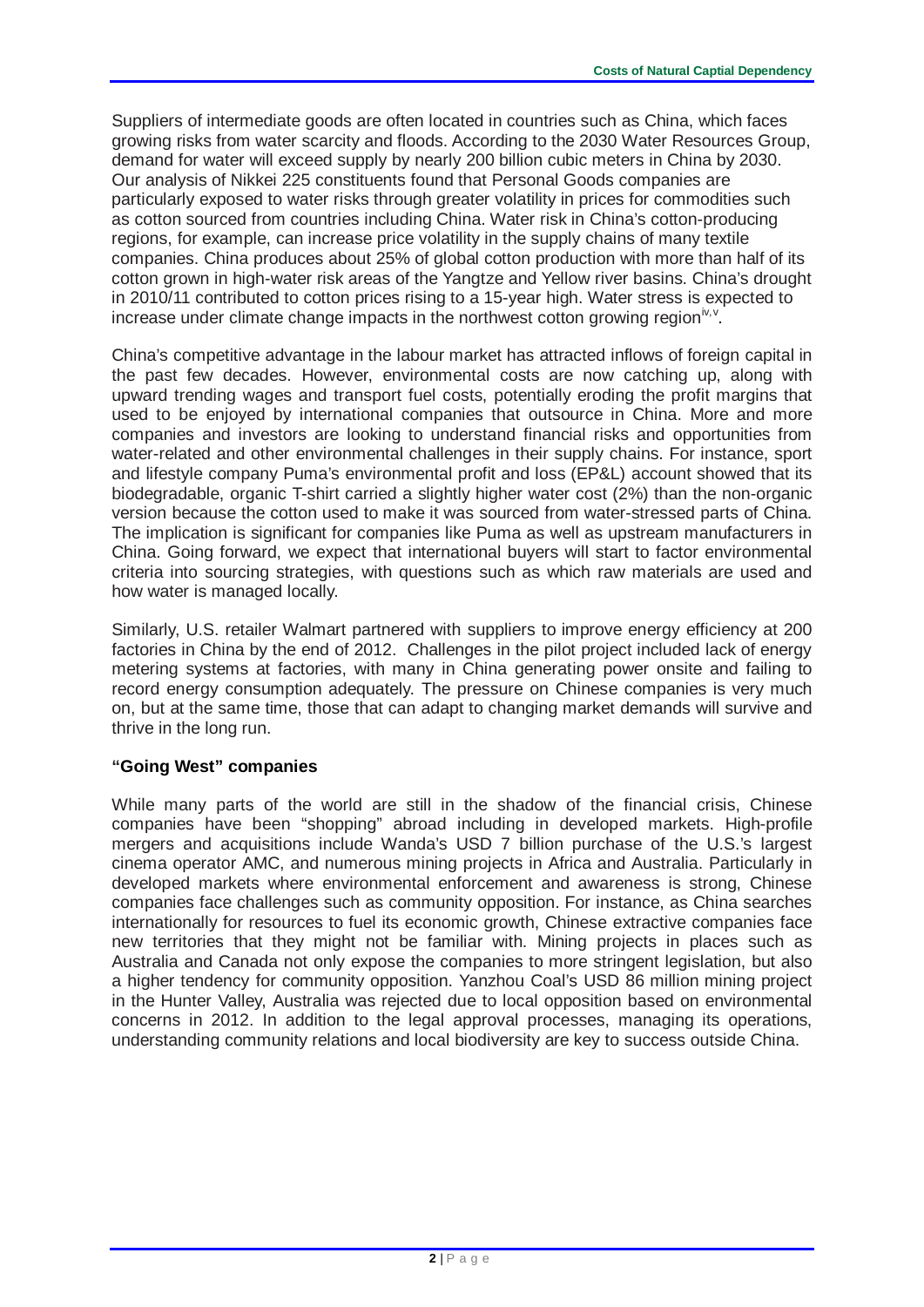

#### **Insight from CDP survey and Newsweek ranking**

*Chart 1: Breakdown of Asia ex Japan CDP responding 400 companies by country*

So how are Chinese companies managing exposure to the rising costs of natural capital? Two recent reports have revealed that China's biggest companies are not sufficiently transparent about their environmental performance. The 2012 Carbon Disclosure Project (CDP) Asia ex-Japan Report, co-authored by Trucost, analyzes responses to a climate change information request sent to 400 companies in Asia ex-Japan (see chart 1). These are considered to be of greatest interest to investors and comparable in terms of size and importance to the region's economy. The survey [showed that only 23](http://www.chinadialogue.net/weblogs/4/weblog_posts/401) of China's top 100 [companies](http://www.chinadialogue.net/weblogs/4/weblog_posts/401) are prepared to supply information on carbon management and climate risks. Despite an increase in participating Chinese companies from 10 in 2011 to 23 in 2012, companies in China are among the least transparent in the region. Reporting on energy and water data is also lagging.

Similarly, in a global Green Ranking of the top 500 companies by market capitalization in U.S. magazine Newsweek with Trucost's environmental performance data, Chinese companies performed poorly on environmental transparency and management relative to its global peers. Among the 32 Chinese companies analyzed, only Bank of China made it to the top 100 list while the rest were mostly trailing. There is room for improvement in systematically tracking and monitoring relevant environmental indicators, as well as a need for a better understanding of the materiality of environmental mis-management.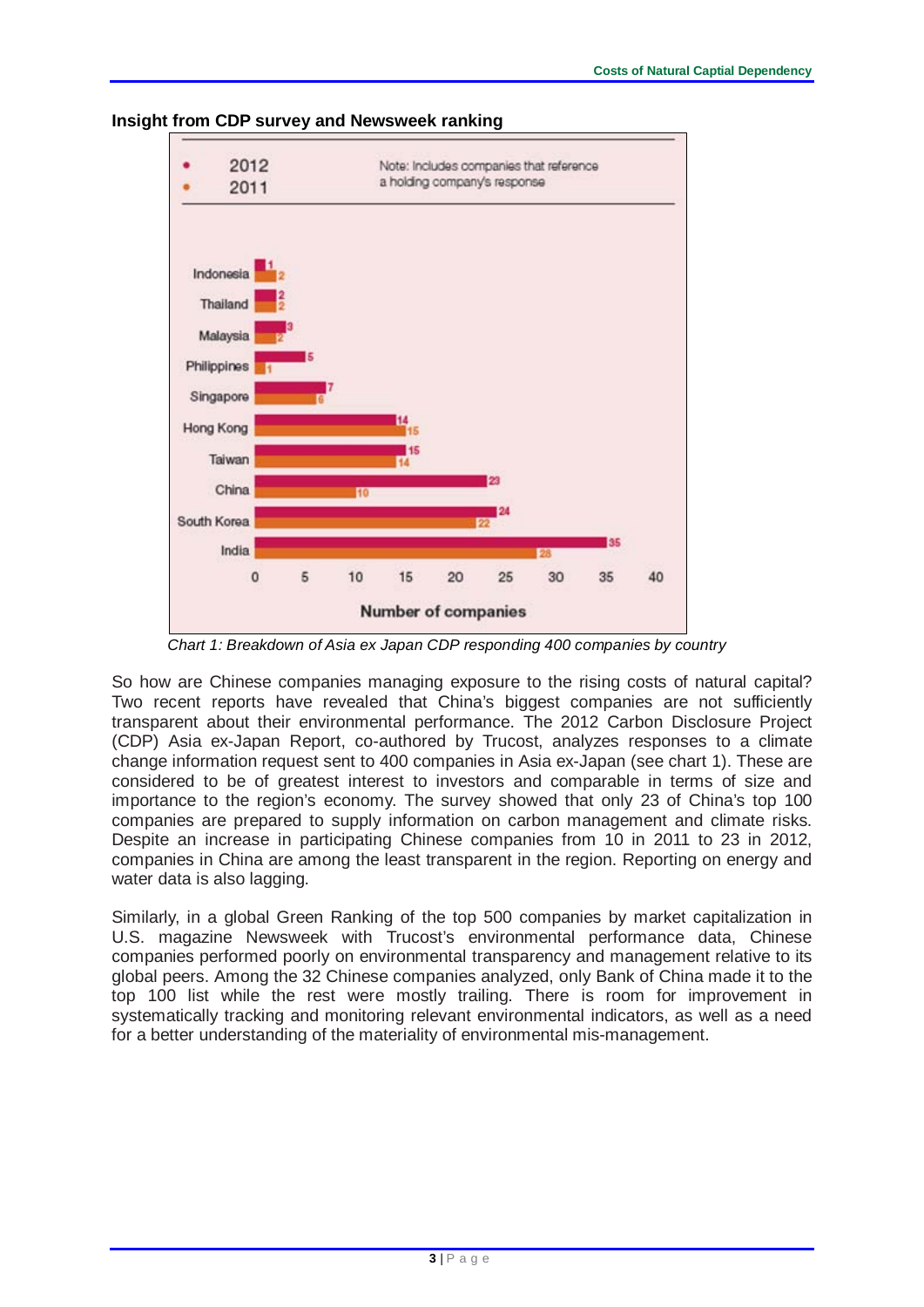### **Part 3: Responsible investors step up**

China's opening of its capital market to international investors, particularly with the significant boost of a qualified foreign institutional investor (QFII) quota up from previous USD 30 billion to USD 80 billion in April 2012, will bring demand for new levels of transparency in the area of environmental data and performance. Companies and funds will be influenced by global responsible investment and corporate responsibility initiatives such as shareholder activism, implementation of the UN-based Principles for Responsible Investment (PRI) and the Global Reporting Initiative.

Since its launch in April 2006, PRI has grown to 1,100 signatories representing more than USD 32 trillion in assets under management (AUM) by the end of 2012. Just two private equity investment managers in China have voluntary committed to the six PRI principles to address environmental, social and governance (ESG) issues – Jiuding Capital and Lunar Capital Management. The first SRI (Social Responsible Investment) fund in China was launched by Ageon-Industrial Fund Management in 2008. Capabilities to integrate ESG factors into investment processes by Chinese asset managers are yet to catch up with those of many PRI signatories elsewhere, which could challenge their ability to attract foreign funds. For instance, it is uncertain to what extent Chinese asset managers systematically understand the water intensity of portfolio companies' operations, suppliers and products, despite water being a scarce resource in China. Most are yet to model the sensitivity of corporate earnings to water risk. Yet international equity and fixed income investment mandates increasingly expect fund managers to monitor environmental risks and opportunities.

Fund managers in China need to position their portfolios for the financial impacts of pilot carbon trading schemes, pollution controls and market-based measures to induce resource efficiency, which will shift industry dynamics and have a material impact on companies' fundamentals in China and elsewhere. Our study of the materiality of environmental external costs, commissioned by PRI in 2011, estimates that 50% of company earnings that could be at risk from environmental costs in an equity portfolio weighted according to the MSCI All Country World Index. Chinese asset managers are likely to start embracing ESG integration to help win mandates from institutional investors that will soon need to report publicly on how they are integrating these issues into investment analysis and decision-making. Chinese asset managers need to look beyond the financial ratios, and expand research and investment horizons to consider relevant natural resource factors in decision-making.

## **Part 4: What can Chinese investors do?**

#### **Chinese investors to incorporate material environmental data**

For investors, it is important to feed quantitative and meaningful environmental data into its mainstream investment decision making processes, enabling risk management, portfolio footprinting, sector and stock level analysis and environmental stress testing across asset classes. Equity analysts and fund managers could focus on environmental factors that are material to company's revenue generation and profit margin, and incorporate key environmental metrics into fundamental analysis. Understanding variations in carbon performance among companies within each sector will become increasingly important to investors. Standardized and quantitative corporate data on greenhouse gas emissions is important to enable investors to address climate change risks and opportunities. This also holds true for water efficiency, energy use, waste management and other pollution impacts.

Companies that have lower hidden environmental costs will likely maintain market competitiveness in the long run due to shifts in environmental policies, supply constraints, and changing demand patterns. Responsible investment is not necessarily about negatively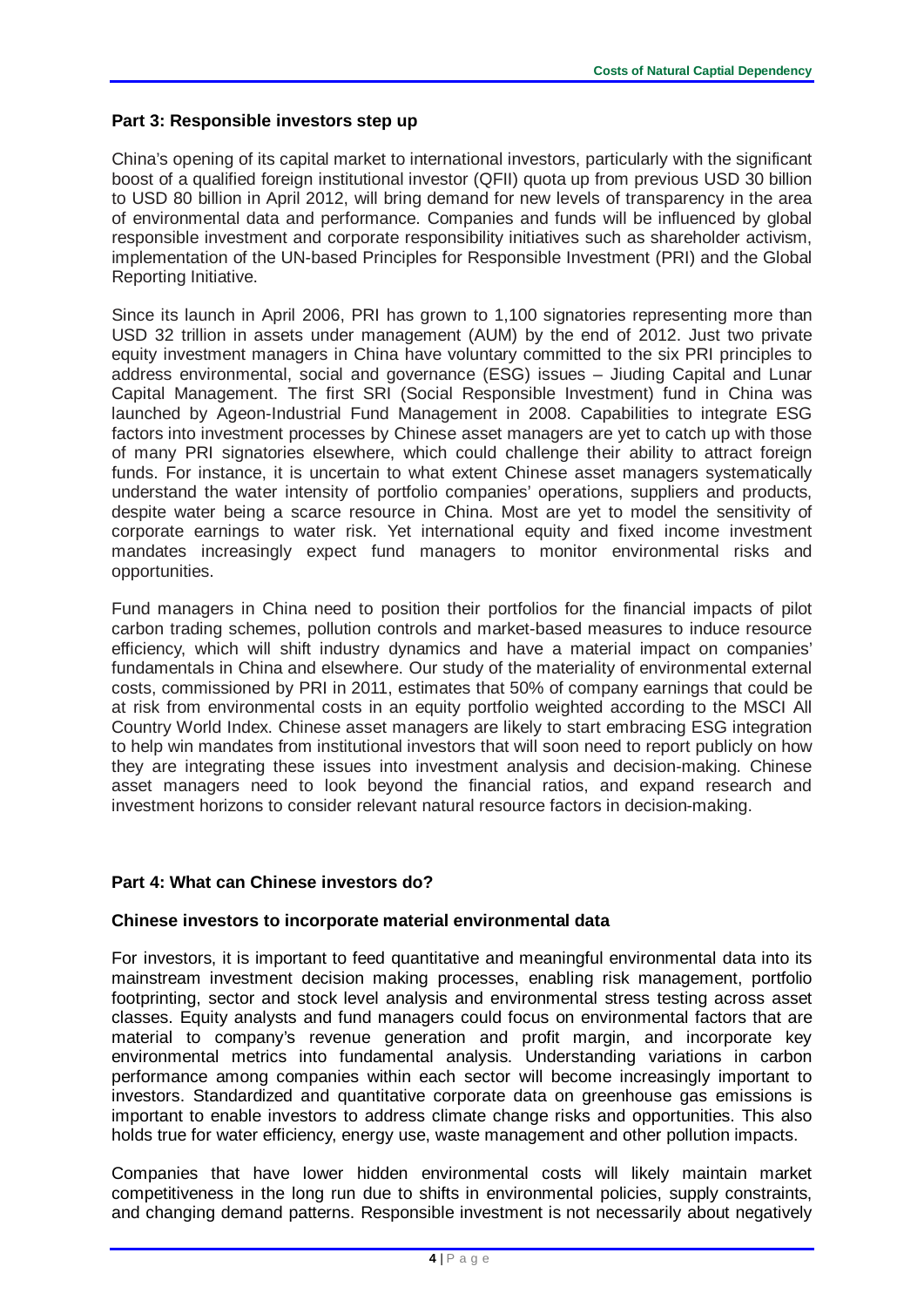screening out environmentally-intensive companies in portfolios or best-in-class filters. Quantitative environmental data at a company level can inform long and short strategies. Portfolios that overweight companies that use natural resource efficiently are more resilient to increasingly stringent environmental regulations, volatile commodity and energy prices as well as changing consumption patterns. In our experience with investors, incorporating Trucost' environmental data has driven investment products from leading fund managers that match the financial performance of benchmarks with up to 50% reduced carbon risk.

Considering carbon intensity across funds could encourage uptake of low-carbon fuels, buildings and technologies in emerging markets. S&P Dow Jones Indices has used substantial variations in the carbon intensity of companies within country/sector combinations to construct a carbon optimized index using the S&P/IFCI LargeMidCap Index as its benchmark. The [S&P/IFCI Carbon Efficient Index](http://www.standardandpoors.com/indices/sp-ifci-carbon-efficient/en/us/?indexId=sp-ifci-carbon-efficient) retains the same constituents as the mainstream emerging markets index, but stocks are rebalanced within each country/sector combination to overweight those that are carbon efficient relative to industry peers, and underweight companies that are more carbon intensive, while maintaining similar exposure to other factors. As a result, the S&P/IFCI Carbon Efficient Index is more than 30% less carbon intensive than the parent index, and has outperformed its benchmark by 2.84% since inception, based on relative returns between December 2009 and November 2012 (see chart 2).



*Chart 2: S&P/IFCI Carbon Efficient Index v Benchmark*

Shareholder engagement can also help protect financial returns. Hermes and First State are among fund managers actively encouraging investee companies to improve environmental management, and to strengthen good corporate governance, to protect risk-adjusted returns in the long run.

## **Chinese banks to evaluate credit risk stemmed from natural capital dependence**

As China's Central Government is increasingly robust on environmental protection, the cost of environmental pollution, changes in criteria for licenses to operate and mitigation rules can have direct impacts on companies operational and financial stability. These costs can translate into credit risks for the companies' financiers, including Chinese banks. The MEP has shortlisted more than 600 highly-polluting products and techniques and is urging economic departments to use market-based and economic instruments to curb their production, consumption and export, for instance, by cancelling export rebates and banning processing trade of environmentally risky products. Banking regulators want the inventory to be used in the approval of credit applications. For lenders, understanding the natural